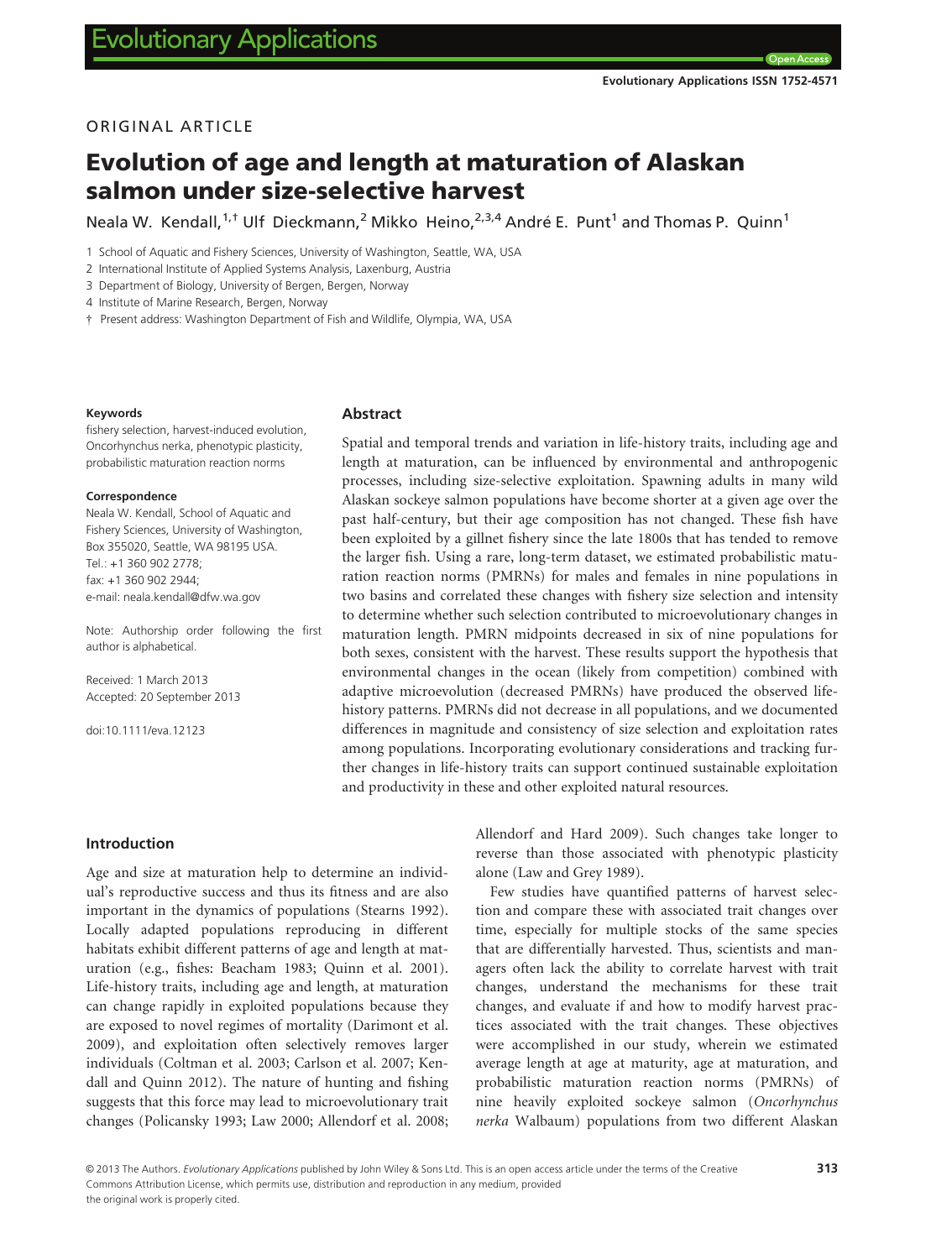lake systems over five decades. We then compared sizeselective fishing mortality with the PMRNs. These results can help scientists and managers address gaps in our understanding and management of harvest-induced selection and evolution and how life-history diversity can be maintained across populations.

PMRNs can help to understand population dynamics and sustainable management by estimating changes in length at age at maturation (Heino et al. 2002a,b; Heino and Dieckmann 2008). PMRNs help to disentangle, to some degree (Heino and Dieckmann 2008; Morita et al. 2009; Uusi-Heikkilä et al. 2011), phenotypic plasticity of life-history traits caused by environmental changes affecting growth and mortality from microevolutionary trait changes associated with size-selective fishing (Olsen et al. 2004; Mollet et al. 2007).

Scientists and managers have recognized that age and length at maturation in Pacific salmon (Oncorhynchus sp.) have changed over the past half-century (Ricker 1981; Bigler et al. 1996). These traits are heritable (Carlson and Seamons 2008), and studies demonstrated selection by some fisheries against large size (e.g., Kendall and Quinn 2012). Genetic changes due to size-selective fishing could cause changes in exploited populations (Ricker 1981; Fukuwaka and Morita 2008), but size is influenced by an intricate combination of genetic and environmental factors (Pyper and Peterman 1999).

Sockeye salmon of Bristol Bay, Alaska (see supporting information Fig. S1) are ideal for studying long-term changes in age and length at maturation and shifts in PMRNs as possible microevolutionary changes associated with size-selective fishing. There are large and phenotypically diverse sockeye salmon runs, no stocking from hatcheries, breeding and feeding environments largely unaltered by humans (Hilborn et al. 2003), and size-selective commercial gillnet fisheries that have operated for over 100 years (Kendall et al. 2009; Kendall and Quinn 2012). Sockeye salmon spawn in diverse habitats, and age and length at maturation vary consistently among populations, so they differ in vulnerability to size-selective fishing (Kendall and Quinn 2009).

In this study, we hypothesized that changes in the sockeye salmon life-history traits and PMRN midpoints would be correlated with fishery selectivity patterns, specifically that fish would become shorter at a given age and PMRN midpoints decrease (greater probability of maturing at a shorter length at age) under higher fishing pressure that removes larger than average fish. This would suggest that fisheries-induced evolution is consistent with changes in PMRNs. While a number of other studies have also estimated PMRNs for harvested fish stocks (e.g., Olsen et al. 2004; Mollet et al. 2007; Fukuwaka and Morita 2008; Pardoe et al. 2009) and many have found trends toward maturation at younger ages and/or smaller sizes, our study is rare in two respects.

First, we estimate changes in PMRNs for multiple stocks of the same species. This is important because length and age at maturation and PMRNs may vary among populations (or stocks), due to local adaptation (Taylor 1991) via population-specific selection pressures on the spawning grounds. Because of these differences and variation in fishery selection, PMRNs may evolve in different ways for different populations. Examining these differences can shed light on how selection can act across populations with differing traits, which can inform managers about the potential for life-history evolution in natural populations. Such analyses can also help to understand whether and how lifehistory diversity can be maintained, supporting the portfolio effect, whereby a diverse 'portfolio' of populations and traits among populations increases long-term stability (Schindler et al. 2010), among harvested populations. However, few studies have been able to perform such analyses due to the lack of data or difficulty in differentiating stocks or populations.

Second, our study compares trends in PMRNs with fisheries selection and intensity patterns for the multiple sockeye salmon populations. Again, this is rare given the inability of many studies to accurately estimate size-selective fishing patterns. Such comparisons allow scientists and managers to more confidently associate changes in PMRNs to selective fishing. Previous work by Sharpe and Hendry (2009) related PMRN changes to fishery exploitation rates for multiple fish species. Changes were strongly correlated with fishing intensity, supporting the finding that fishing can play an important role in life-history changes and that such changes may have a genetic basis.

## Methods

### Study site

We studied sockeye salmon populations in two lake systems of Bristol Bay, Alaska. Returning Iliamna Lake sockeye salmon are fished in the Naknek-Kvichak district, whereas Wood River lakes sockeye salmon are fished in the Nushagak district (Fig. S1). Both fisheries have used gillnets since the late 1800s. Fishery size selection has varied over time, but in most years (93% of years for males and 91% for females for the Naknek-Kvichak fishery; 62% of years for males and 89% for females in the Nushagak fishery) since 1963 fish longer than average have been caught, leaving shorter fish to breed (Kendall et al. 2009; Kendall and Quinn 2012).

Data have been collected on two spatial scales since the early 1960s. On a larger scale (all populations together within a fishery), the total catch and escapement (i.e., fish that escape the fishery and can spawn) are estimated, and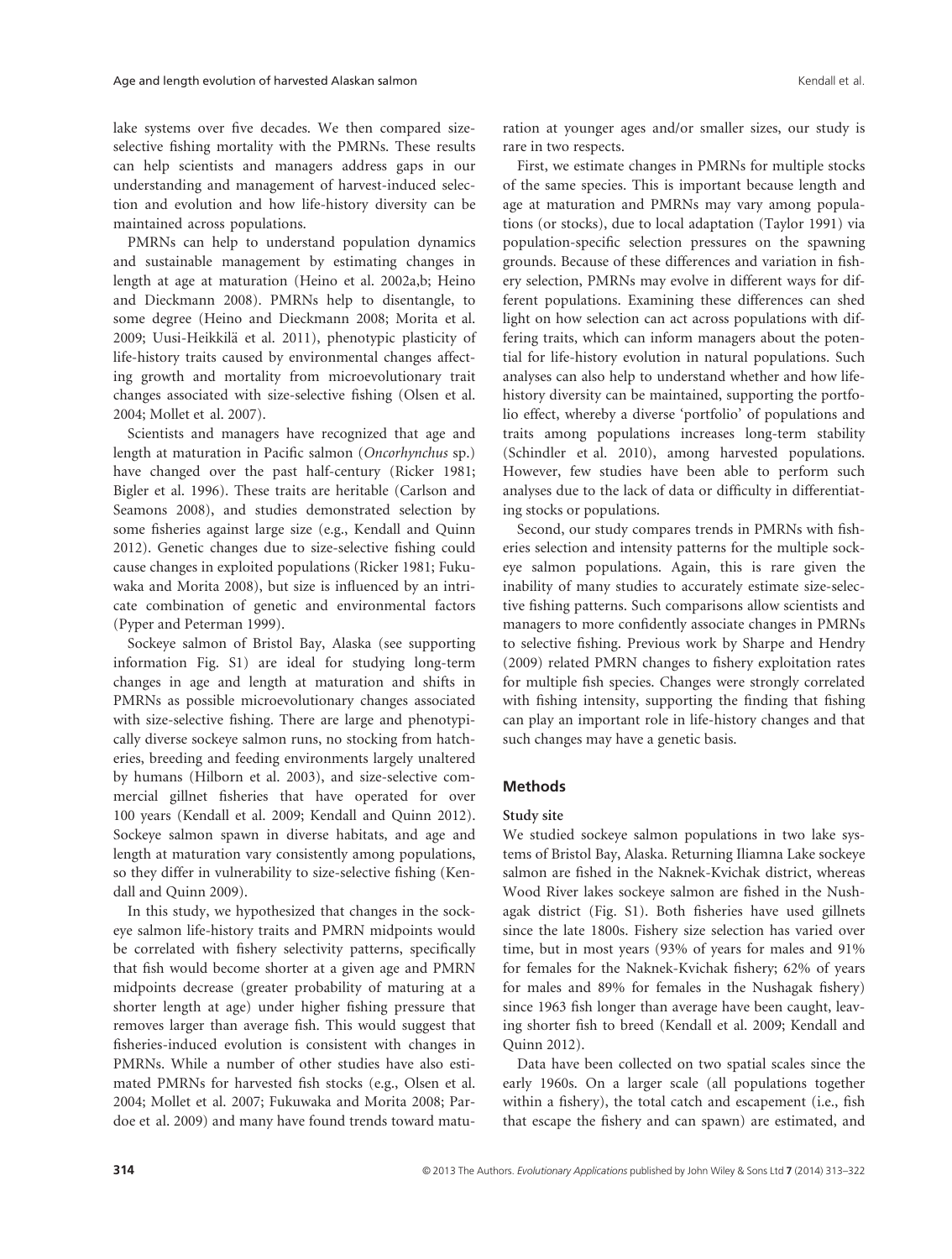age, sex, and length (ASL) data have been collected on individual fish for both fisheries by the Alaska Department of Fish and Game as detailed by Kendall and Quinn (2012). On a finer scale (population specific), ASL data have been collected on the Iliamna Lake spawning grounds in most years since the early 1960s and in the Wood River lakes spawning grounds from 1960–1965 and 1990–2009 by the University of Washington Alaska Salmon Program. In general, 110 males and females from each population were sampled, measured for length, and otoliths were collected to age the fish. We analyzed data on five populations from Iliamna Lake and four from the Wood River lakes with the most complete records, spanning the range of spawning sites and fish body sizes and ages (Fig. S1 and Table S1; Quinn et al. 2001). These spawning sites ranged from small streams ( $\leq 4$  m wide) to larger rivers ( $\geq 75$  m wide) with a range of depths and also included beaches. Fish body size and age are correlated with spawning site type, width, and depth (Quinn et al. 2001), with shorter and younger fish spawning in smaller and shallower streams, longer and older fish spawning in larger and deeper rivers, and beach spawners spanning a wider range of sizes and ages.

#### Analyses

We first estimated the average length at ocean ages 2 and 3 years of males and females and the proportion of fish of ocean ages 2 and 3 (age composition) in each population over time. We examined temporal differences using linear models. Second, we calculated population-specific PMRNs for ocean age 2 Iliamna Lake sockeye salmon from 41 cohorts since 1960 of sexes and ocean age classes. From the Wood River lakes populations, we estimated ocean age 2 PMRNs over 14 cohorts from 1958–1962 and 1994–2004. This age was chosen because the necessary data were most abundant.

For PMRN estimation, the number and length distribution of immature fish must be compared with those of mature fish at a given age and in a given cohort (Heino et al. 2002a,b). However, length at age distributions of immature salmon are unknown because the fish are only measured at maturity. Therefore, we reconstructed the immature fish length distributions based on those of mature fish following methods used previously (Heino et al. 2002a,b).

Length reconstruction was completed separately for each population and cohort. We back-projected the lengths of ocean age 3 years mature fish measured on the spawning grounds 1 year before they matured, thus estimating immature lengths after fish had spent 2 years in the ocean. Salmon marine growth is not linear; Burgner (1991) reported that the increase in body length was convex over time and that length increased most during the first year at sea. Thus, we back-calculated immature lengths 1 year before maturation (l') for fish in a given cohort  $(c)$  that matured at a given ocean age  $(a; 3$  years in this case).

$$
l'_{c,a} = l_{c,a} - \frac{(l_{c,a} - h_c)}{a} * f_{a,y-1}
$$
 (1)

Here,  $h_c$  is the average smolt length in a particular cohort for fish leaving Iliamna Lake or the Wood River lakes of a given ocean age (Crawford et al. 1992; Crawford and Fair 2003);  $l_{c,a}$  is the mature fish length by cohort and ocean age; and  $f_{a,y-1}$  is a growth factor specific to ocean age and represents the proportion of growth associated with the year prior to maturation (from age 2 to 3 years). Growth factors were estimated empirically by Ruggerone et al. (2005) and represent the percent of growth during each year of marine residence (Table S2). Each of the alternate growth factors (Table S2; Lander and Tanonaka 1964; Lander et al. 1966; French et al. 1976) was used in all years in the sensitivity analyses and we also modeled PMRN midpoints using different marine growth factors at different points in the time series. Specifically, we mimicked either a long-term increase in first-year growth conditions (starting with growth factor 1 in 1958–1970, and ending with growth factor 4 in 1991–2004), or a long-term decline in first-year growth conditions (the reverse). It is very difficult to know how temperature trends, changes in fish density in the ocean, and other environmental factors would affect whether sockeye salmon grow more in their first year in the ocean versus in their second and/or third years, and further research is needed on this topic. In these analyses,  $l_{c,a}'$ values were re-estimated using each cohort- and age-specific growth factor and used to calculate PMRNs midpoints as described in detail below.

We projected the number of immature fish 1 year before they matured by adjusting the number of mature fish to account for natural mortality, high seas fishing (Myers et al. 1993), and terminal area fishing (Kendall et al. 2009; Kendall and Quinn 2012). Annual cohort-specific offshore mortality rates  $(M_c yr^{-1})$  were estimated as a combination of mortality due to high seas fishing and natural mortality associated with the last year that salmon were in the ocean (between ocean age 2 and 3 years). Furnell and Brett (1986) modeled marine growth and mortality of sockeye salmon and estimated that 90% of the natural mortality at sea occurs in the first 4 months in the ocean. On this basis, we estimated that 10% of the smolts from a given cohort that die in the ocean do so between the end of their first year at sea and their return to spawn following their second or third year in the ocean (Fig. S2).

For Iliamna Lake, but not the Wood River lakes, data on the total number of smolts outmigrating per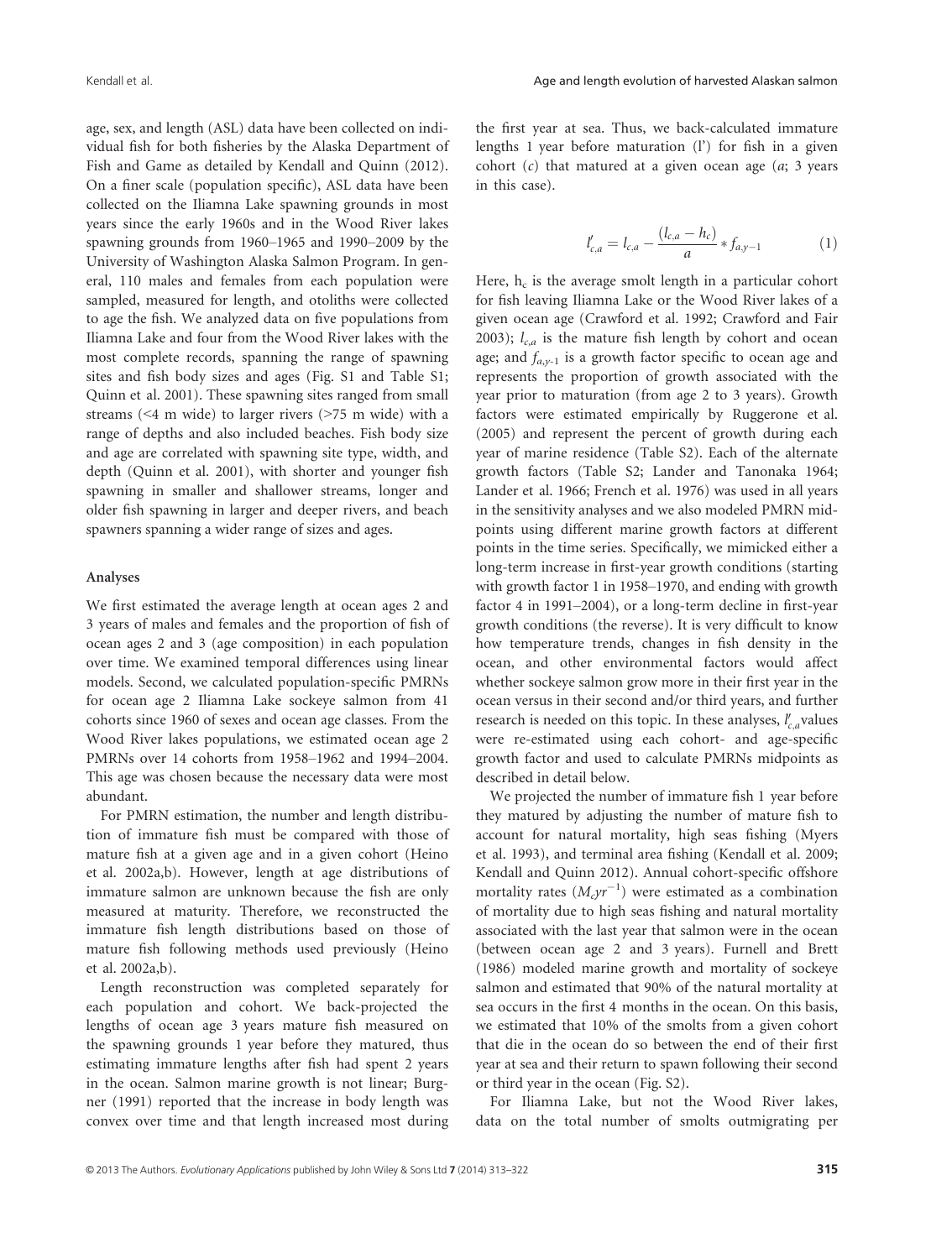cohort  $(S<sub>c</sub>)$  were available in many (but not all) years between 1961 and 1998 (e.g., Crawford et al. 1992; Crawford and Fair 2003). Using these data and the total number of adults returning to spawn for each cohort by ocean age  $(A_{c,a}$ ,  $a = 2$  or 3 years), we first estimated that:

$$
0.9 = \frac{S_c(1 - x_c)}{S_c - A_{c,2} - A_{c,3}},\tag{2}
$$

Where  $X_c$  is the cohort-specific survival in their first year in the ocean. Equation 2 can be re-written as:

$$
X_c = \frac{0.1S_c - 0.9(A_{c,2} + A_{c,3})}{S_c}.
$$
 (3)

Therefore, the number of age 1 year immature sockeye salmon  $(N_{c,1})$  alive in the ocean was:

$$
N_{c,1} = S_c X_c. \tag{4}
$$

We then estimated both the cohort-specific number of number of sockeye salmon alive after their second year in the ocean  $(N_{c,2})$ ; before a fraction of them matured, so immature and mature combined) by multiplying  $N_{c,1}$  by a cohort-specific annual survival rate  $(Y_c)$  from year 1 to 2 and 2 to 3 in the ocean. We assumed a constant  $Y_c$  after age 1 year based on Ricker's (1976) finding of similar values for sockeye salmon in their penultimate and ultimate years in the ocean.

$$
N_{c,2} = N_{c,1} Y_c.
$$
 (5)

Because 10% of the mortality occurs after the first year in the ocean:

$$
0.1 = \frac{N_{c,1}(1 - Y_c) + (N_{c,2} - A_{c,2})(1 - Y_c)}{S_c - A_{c,2} - A_{c,3}}.
$$
 (6)

Substituting equation 4 for  $N_{c,1}$  and equation 5 for  $N_{c,2}$ gives:

$$
0.1 = \frac{S_c X_c (1 - Y_c) + (S_c X_{c,1} Y_c - A_{c,2}) (1 - Y_c)}{S_c - A_{c,2} - A_{c,3}}.
$$
 (7)

For each cohort, we solved this equation for  $Y_c$  and then estimated annual cohort-specific instantaneous offshore mortality rates for Iliamna Lake sockeye salmon as:

$$
M_c \gamma r^{-1} = -\ln(Y_c). \tag{8}
$$

The values for  $M_c$  ranged from 0.01 to 1.565  $year^{-1}$  with an average value of 0.588 year $^{-1}$ . The large range is likely due to uncertainty in the smolt count estimates; smolt counts are known to be difficult to quantify. In years, for which total smolt counts were not available, we used the average instantaneous  $M_c$  year<sup>-1</sup> values estimated in adjacent years where data were available. Annual smolt counts were not available for any years for the Wood River lakes, and thus, we used the average  $M_c$  estimated for Iliamna Lake sockeye salmon  $(0.588 \text{ year}^{-1})$ . A range of offshore instantaneous mortality rates for sockeye salmon that were deemed unbiased and specific to the ultimate year of life in the ocean (0.1 and 0.3  $year^{-1}$ ; Ricker 1976) along with larger values (0.5 and 0.8 year<sup>-1</sup>) were used in the sensitivity analyses. For this analysis,  $M_c yr^{-1}$  values were re-estimated using each offshore instantaneous mortality rate and then used to calculate PMRNs midpoints as described in detail below.

Inshore fishing mortality rates by the Naknek-Kvichak and Nushagak fishing districts were calculated as the proportion of fish caught  $(u)$  per year  $(y)$ , by 10 mm length bins (l), as in Kendall et al. (2009). These proportions, ranging from 0.005 to 0.98, were calculated for all fish of both sexes.

We then estimated the number of immature individuals (i) by length  $(l')$ , ocean age  $(a; 2$  in this case), sex  $(s)$ , cohort  $(c)$ , and spawning population  $(p)$  one year  $(y)$  prior to their maturation (for sockeye salmon maturing at ocean age 3) using the number of mature fish  $(n)$  that were measured on the spawning grounds using equation:

$$
i_{l',a-1,c,y-1,s,p} = \frac{n_{l,a,c,y,s,p}}{(1-u_{l,y})e^{-(M_cyr^{-1})}}.
$$
 (9)

PMRNs were calculated for sex-cohort-population groupings of ocean age 2 years that had ten or more length at age data points available for both mature and immature fish (so that small samples sizes would not skew the results). The probability of a fish maturing  $(o)$ was calculated from the individual mature and immature fish data using logistic regression with a binomial error distribution, as maturation is a binary response variable (Heino et al. 2002a,b). We used the generalized linear model (GLM) framework in the program R (R Development Core Team 2011). Different GLMs were used to fit  $o$  (Table 1) based on length, population, cohort, and sex (e.g., Equation 10). m 2011). Different GLMs were used to ht<br>ed on length, population, cohort, and sex<br>10).<br> $logit(o)^{\sim}\beta_0 + \beta_1 l + \beta_p + \beta_c + \beta_s$  (10)

$$
logit(o)\tilde{\beta}_0 + \beta_1 l + \beta_p + \beta_c + \beta_s \tag{10}
$$

We also fitted models that included two-way interactions between the predictor variables. We selected the best models using calculated  $AIC_c$  values. Utilizing the best model, we calculated the length at which the probability of maturing was 50% ( $L_{P50}$ ) to illustrate the midpoint of the PMRN: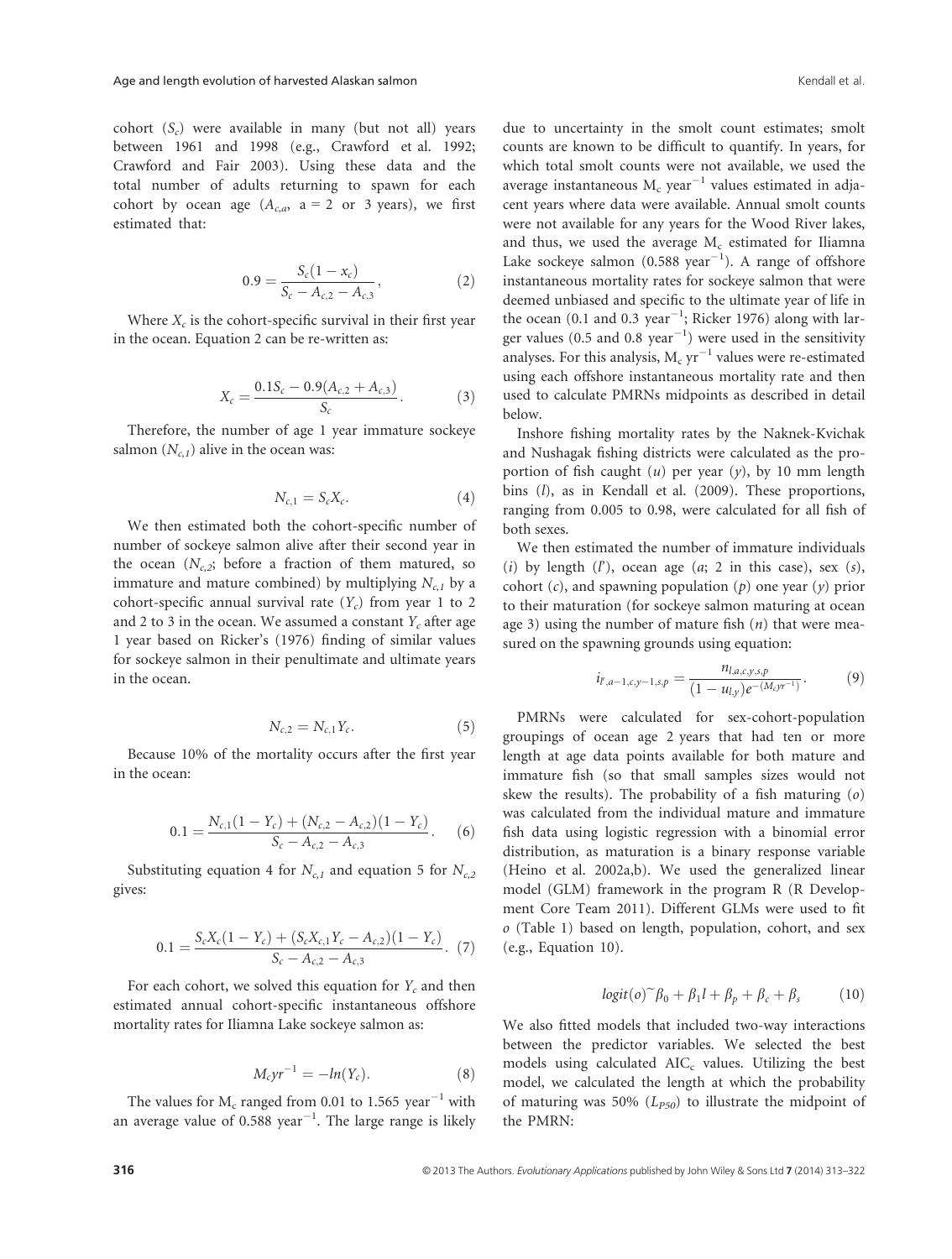Kendall et al. Age and length evolution of harvested Alaskan salmon

Table 1. Models used to predict maturation of Iliamna Lake and Wood River lakes sockeye salmon, and thus estimate PMRNs, along with their AAICc values (the difference between each model's AICc value and that of the model with the lowest value).

|                                                         | Iliamna Lake |              | <b>Wood River Lakes</b> |               |
|---------------------------------------------------------|--------------|--------------|-------------------------|---------------|
| Variables in model                                      | # parameters | <b>AAICc</b> | # parameters            | $\Delta$ AICc |
| Length $+$ cohort                                       | 43           | 2554         | 15                      | 943           |
| Length * cohort                                         | 84           | 2397         | 28                      | 901           |
| Length $+$ sex                                          | 3            | 3912         | 3                       | 5552          |
| Length * sex                                            | 4            | 3589         | 4                       | 5339          |
| Length $+$ population                                   | 6            | 4097         | 5                       | 3565          |
| Length * population                                     | 10           | 4031         | 8                       | 3564          |
| Length $+$ cohort $+$<br>sex                            | 44           | 1436         | 16                      | 477           |
| Length $+$ cohort $*$<br>sex                            | 85           | 1350         | 29                      | 478           |
| Length * cohort +<br>sex                                | 85           | 1317         | 29                      | 442           |
| Length + population +<br>sex                            | 7            | 2741         | 6                       | 3270          |
| Length + population $*$<br>sex                          | 11           | 2660         | 9                       | 3214          |
| Length $*$ population $+$<br>sex                        | 11           | 2681         | 9                       | 3270          |
| Length $*$ sex +<br>population                          | 8            | 2482         | 7                       | 3153          |
| Length $*$ sex + cohort                                 | 45           | 1184         | 17                      | 437           |
| Length $+$ population $+$<br>cohort                     | 47           | 1690         | 18                      | 517           |
| Length + population *<br>cohort                         | 211          | 102          | 57                      | 405           |
| Length $*$ population $+$<br>cohort                     | 51           | 1647         | 21                      | 456           |
| Length * cohort +<br>population                         | 88           | 1544         | 31                      | 455           |
| Length $*$ cohort + sex                                 | 85           | 1317         | 29                      | 442           |
| Length + population +<br>$cohort + sex$                 | 48           | 640          | 19                      | 129           |
| Length + population $*$<br>$\text{cohort} + \text{sex}$ | 212          | 236          | 58                      | 53            |
| Length + population +<br>cohort * sex                   | 89           | 558          | 32                      | 125           |
| Length $*$ population $+$<br>$cohort + sex$             | 52           | 581          | 22                      | 114           |
| Length $*$ population $+$<br>cohort * sex               | 93           | 479          | 35                      | 106           |
| Length + cohort +<br>population * sex                   | 52           | 596          | 22                      | 113           |
| Length * cohort +<br>population + sex                   | 89           | 539          | 32                      | 85            |
| Length * cohort +<br>population * sex                   | 93           | 486          | 35                      | 79            |
| Length $*$ sex +<br>cohort + population                 | 49           | 412          | 20                      | 78            |
| Length $*$ sex + cohort<br>* population                 | 213          | 0            | 59                      | 0             |

$$
L_{PS0_{a,c,s,p}} = -\frac{\beta_0 + \beta_c + \beta_s + \beta_p}{\beta_l} \tag{11}
$$

Temporal variation in  $L_{P50}$  values was evaluated by assessing the significance of the coefficients for the cohort terms in the GLMs and by regressing the predicted  $L_{P50}$  values against cohort. We also examined the significance of the population and sex terms in the GLMs to evaluate differences in  $L_{PSO}$  values among populations and between males and females.

We estimated the uncertainty associated with the  $L_{P50}$ values by bootstrapping the original data. For each cohort and population, by sex, and ocean age, we sampled the length data 1000 times with replacement, used these data to recalculate the immature lengths and counts, fitted the 'best' model to the generated proportions-by-length and predicted  $L_{P50}$  values.

We calculated two metrics describing the fishing mortality and size selectivity experienced by fish in each population over time using methods detailed in Kendall and Quinn (2009): 1) each population's annual exploitation rate  $(V_{p,\nu})$  and 2) population-specific length-based standardized selection differentials by year ( $SSD_{p,y}$ ). Population-specific exploitation rates and SSDs in most years for the Wood River system populations were previous presented in Kendall and Quinn (2009), but those for the Iliamna Lake populations have not been previously estimated. We examined the relationships between each population's  $L_{P50}$  trends and population-specific fishing exploitation rates and SSDs.

### Results

The average lengths at ocean ages 2 and 3 years of male and female sockeye salmon spawning in tributaries of Iliamna Lake and the Wood River lakes have decreased over time (Fig. S3). The slopes of average length of fish for all ocean age-sex-population groups over time were negative, and significantly so for 10 of the 20 Iliamna Lake groups (linear models,  $P \leq 0.01$  required by Sidák correction for multiple comparisons,  $F = 9.8 - 80.3$  for significant groups) and all 16 of the Wood River lakes groups (linear models,  $P < 0.01$ ,  $F = 25.4 - 228.4$ ). Linear regression slopes of age compositions over time for the various populations included a range of negative and positive values, and no statistically significant trends in age composition were detected for fish of either sex in any Iliamna (linear models,  $P > 0.01$ ,  $F = 0.0-3.9$  or Wood River lakes population (linear models,  $P > 0.01$ ,  $F = 0.0-6.4$ ).

The GLMs indicated that length, population, cohort, and sex all affected maturation (Table 1). The GLM P-values associated with many cohorts were <0.05 for the best-fit model and the  $AIC_c$  value of a model not including the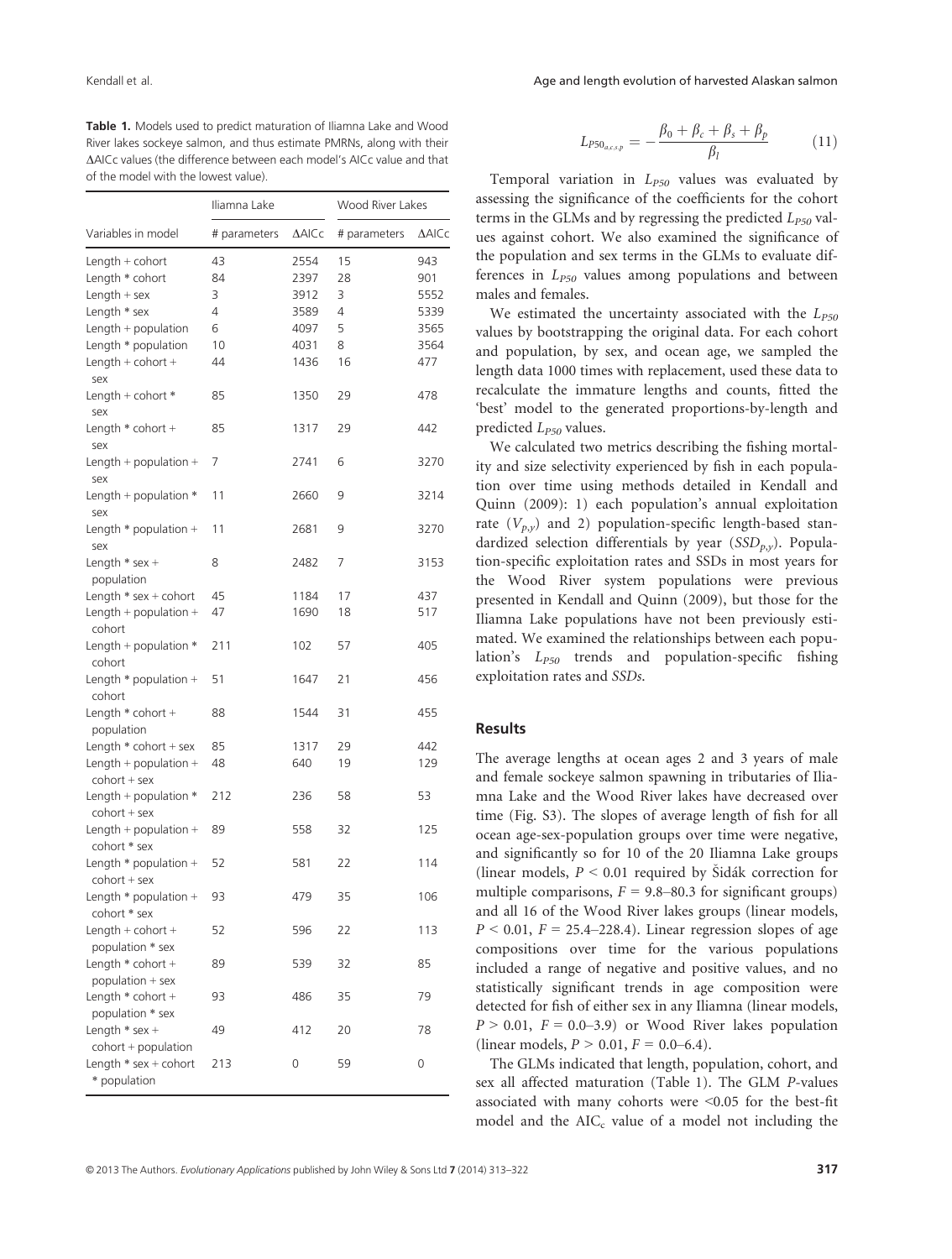cohort term was much larger than the model including it (Table 1), emphasizing variation in PMRNs over time. Linear regression models showed that  $L_{P50}$  values for ocean age 2 fish decreased over time for males and females in all populations. These decreases were statistically significant for both males and females in two of five Iliamna Lake populations (linear models, slope  $P < 0.01$ ,  $F = 9.0$ –11.6 for significant populations) and for males and females in all four Wood River lakes populations (linear models, slope  $P < 0.01$ ,  $F = 31.5 - 188.7$ ). Most populations in the best-fit GLM also had corresponding  $P$ -values <0.05, suggesting significant differences in  $L_{P50}$  values among them, and that of sex was <0.001 for both Iliamna and Wood River lakes, signifying that this term was very important to understand  $L_{P50}$  differences and thus that males and females had different  $L_{P50}$  values. AIC<sub>c</sub> values of GLM models not including the population or sex term were much larger than models with them (Table 1), emphasizing variation among populations and that female PMRNs were significantly different than those of males. Iliamna Lake  $L_{P50}$  values (determined by linear regression; details above) decreased by 0.1– 0.4 mm per cohort for females (Fig. 1A) and 0.2–0.7 mm per cohort for males (Fig. 1B) between the 1960 and 2004 cohorts. Wood River lakes  $L_{P50}$  values declined even more, by 0.8–1.3 mm per cohort for females (Fig. 1C) and 1.1– 1.7 mm per cohort for males (Fig. 1D) between the 1958 and 2004 cohorts.

 $L_{P50}$  values changed little across the range of ocean mortality rates used in the sensitivity analysis (Table S3). Even

when the ocean mortality rate of 0.8  $year^{-1}$  was used, there were no differences in the overall conclusions.  $L_{P50}$  values did depend on marine growth factors, decreasing with time for all populations and growth factor combinations by 4.7– 45.4 mm for Iliamna Lake populations and 5.4–45.6 mm for Wood River lakes populations. Using growth factor combination 4 (Table S2), we found differences in the statistical significance of  $L_{P50}$  declines for Iliamna Lake populations but not for Wood River lakes populations. Specifically, for Iliamna Lake fish  $L_{P50}$  values still declined for all populations but were significant for only one sexpopulations group, whereas originally this was seen for four groups. When growth factor 1 was used in the early years and growth factor 4 in the later years, the decline in the  $L_{P50}$  values was not statistically significant for any population-sex group, but when growth factor 4 was used in the early years and growth factor 1 in the later years, a statistically significant (sharp) decline in  $L_{P50}$  values was seen for all population-sex groups. Thus, the overall patterns of decline were, for most but not all ocean growth models, robust to growth rate variation.

Estimated average standardized selection differentials (SSDs) were negative for all Iliamna (one-sided t-test,  $P < 0.0001$  for each,  $t = -9.5$  to  $-6.7$ ; Fig. S4 and Table S4) and Wood River lakes populations (one-sided t-test,  $P < 0.0001$ ,  $t = -5.1$  to  $-4.5$ ). Additionally, linear regressions showed that exploitation rates increased over time for all populations (though only the increase for Gibraltar Creek females was statistically significant at the 0.01 level



Figure 1 Ocean age 2 sockeye salmon  $L_{PS0}$  values for females and males of Iliamna Lake and Wood River lakes populations. Error bars are 95% CIs estimated from bootstrap analysis. Best-fit lines are for the populations where  $L_{P50}$  values decreased significantly over time (males and females from Copper River and Gibraltar Creek in Iliamna Lake and males and females from all populations in the Wood River lakes).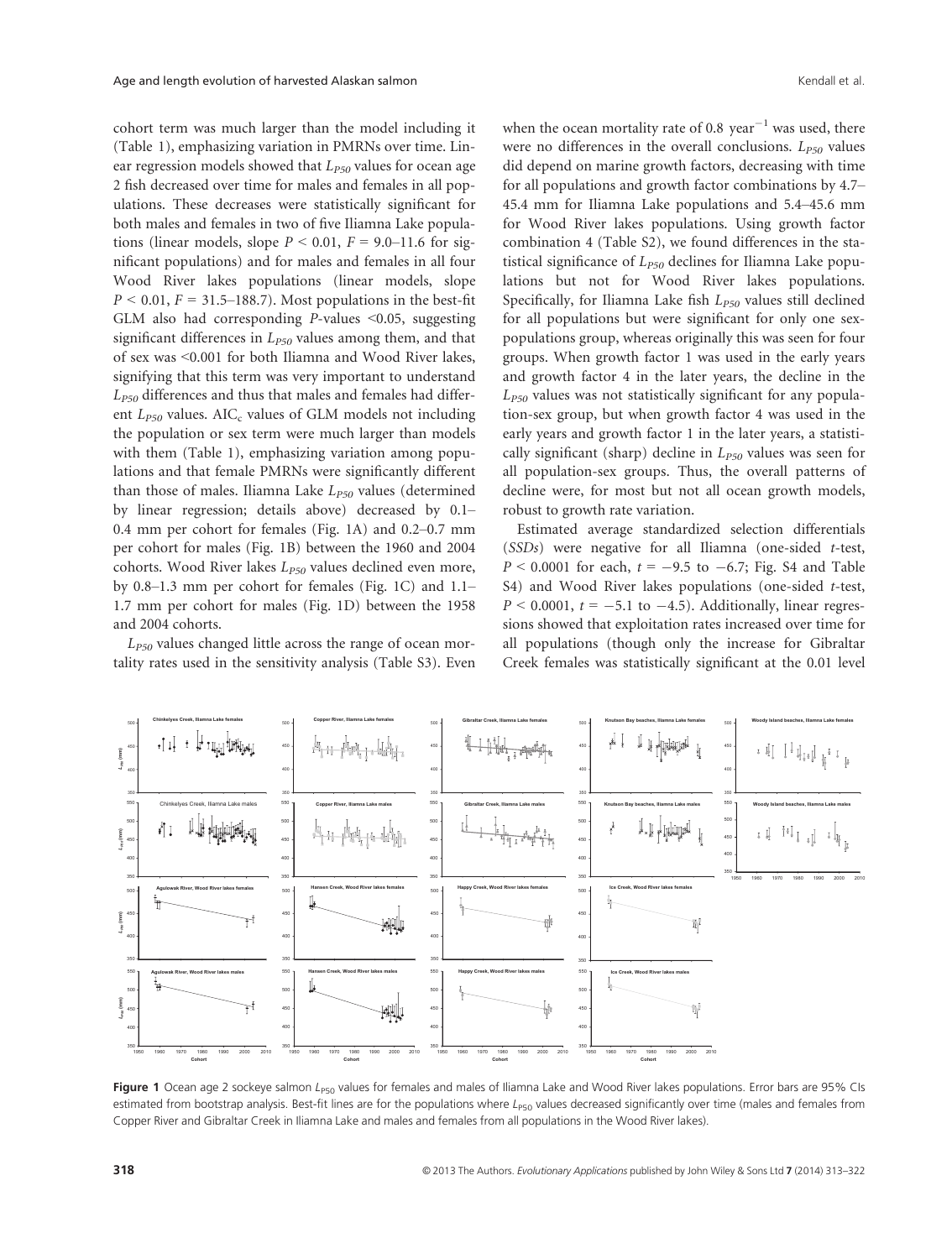for Iliamna population-sex groups  $[P = 0.005, F = 9.2]$ , while the exploitation rate increases for half of the population-sex groups were significant for the Wood River lakes  $[P < 0.01, F = 18–59.8]$ . Both of these findings were consistent with the overall decreases in the PMRNs across all populations. Exploitation rates were higher for Wood River lakes fish (average = 0.61 for all populations and cohorts vs. Iliamna Lake average =  $0.45$ ; t-test,  $P < 0.00001$ ,  $t = 7.5$ ; Fig. S4 and Table S4) and SSDs were more negative for Wood River lakes fish (average  $= -0.26$  vs. Iliamna Lake average =  $-0.14$ ; t-test,  $P = 0.00003$ ,  $t = -4.4$ ). Consistent with these differences,  $L_{P50}$  values decreased more for Wood River populations than for Iliamna populations.

The Iliamna Lake populations did not vary significantly in estimated exploitation rates or SSDs and thus, not surprisingly, these features were not linked to differences in PMRNs. For the Wood River lakes populations, though, size-selective fishing may have influenced changes in PMRNs over time more than overall exploitation. Specifically, we found larger declines in  $L_{P50}$  values for sockeye salmon from Hansen Creek (average of 1.3 mm decline per cohort for females and 1.7 mm for males) than Agulowak River (average of 0.9 mm decline per cohort for females and 1.3 mm for males; Fig. 1). Accordingly, since the early 1960s, SSDs were more frequently negative and greater in magnitude for Hansen Creek and other shorter-bodied populations than populations with longer fish (e.g., Agulowak River and Ice Creek; Kendall and Quinn 2009).

## **Discussion**

All 36 sockeye salmon age-sex-population groups from Iliamna Lake and the Wood River lakes have become shorter at maturity, 26 (72%) statistically significantly so, since the early 1960s. The significant decreases in length at age ranged from 22 to 37 mm for Iliamna Lake populations and 62–106 mm for Wood River lakes populations. However, the proportions maturing after three versus 2 years at sea have not changed significantly in these populations. Morita et al. (2005) concluded that decreases in Pacific salmon length at maturation, concurrent with increases in age, may be adaptive, plastic responses to reduced growth rate. However, our results suggested that factors besides growth, most likely size-selective fishing, have contributed to trait shifts in Bristol Bay sockeye salmon.

We applied the PMRN methodology for the first time to multiple spawning populations of an exploited salmonid stock, estimating PMRNs for sockeye salmon populations using five decades of data from mature fish to back-calculate the number and length of immature fish.  $L_{P50}$  values declined over time for all populations and decreased significantly in 4 of 10 Iliamna Lake sex-population groups and in all 8 Wood River lakes groups. These reductions in  $L_{P50}$  values indicated that the declines in length at age were not only related to changes in growth or mortality over the decades.

Bristol Bay sockeye salmon have experienced heavy but variable size-selective gillnet fisheries since the late 1800s (Kendall et al. 2009; Kendall and Quinn 2012) with significantly negative SSDs for all populations (i.e., fish longer than average have been removed, leaving shorter individuals to spawn). The decreases in  $L_{P50}$  values over time are consistent with this size-selective fishing. Our results support the work of Bromaghin et al. (2011), whose individual based model indicated that age and length of harvested western Alaska Chinook salmon were likely to decline with continued harvest.

Decreases in  $L_{P50}$  values were not significant for all Bristol Bay sockeye salmon spawning populations, and this may be due to the large variation in fishery selection over time (Kendall and Quinn 2012). Fewer Iliamna Lake populations, with lower exploitation rates and less size selectivity, showed significant changes in PMRNs than Wood River lakes fish. Overall, our findings support the hypothesis that observed declines in length at maturation of fish of a given age were microevolutionary responses to size-selective exploitation and thus represent fisheries-induced evolution. However, significant changes in PMRNs in some populations were not detected, perhaps due to variation in the size-selective exploitation, the exploitation being less size selective, or lower exploitation rates.

In contrast to the length at age and  $L_{P50}$  patterns, we did not find significant changes in age composition in Iliamna and Wood River lakes sockeye salmon. Decreases in the PMRNs suggest that if growing conditions (related to food availability from production or competition, temperature, or other factors) had remained the same over time, we would have seen the fish maturing at younger ages in recent years. Because such shifts in the age structure have not been realized, concurrent changes in growth and in the PMRN could account for the observed patterns. With overall slower growth in the ocean (Seo et al. 2011; Zavolokin et al. 2012), fewer sockeye salmon would have reached the (lower) PMRNs at younger ages, and thus, age composition did not change. Additional factors may have affected age and length at age at maturation such as environmental conditions including freshwater and sea-surface temperatures (Pyper and Peterman 1999), density of salmon at sea including hatchery fish (Bigler et al. 1996; Pyper and Peterman 1999), and changes in species distributions (Hinch et al. 1995).

The sensitivity analysis showed that our PMRN findings were generally insensitive to the marine mortality rate, but PMRNs varied with the different marine growth factors used to estimate immature length distributions. However, even with the most extreme growth factors applied for each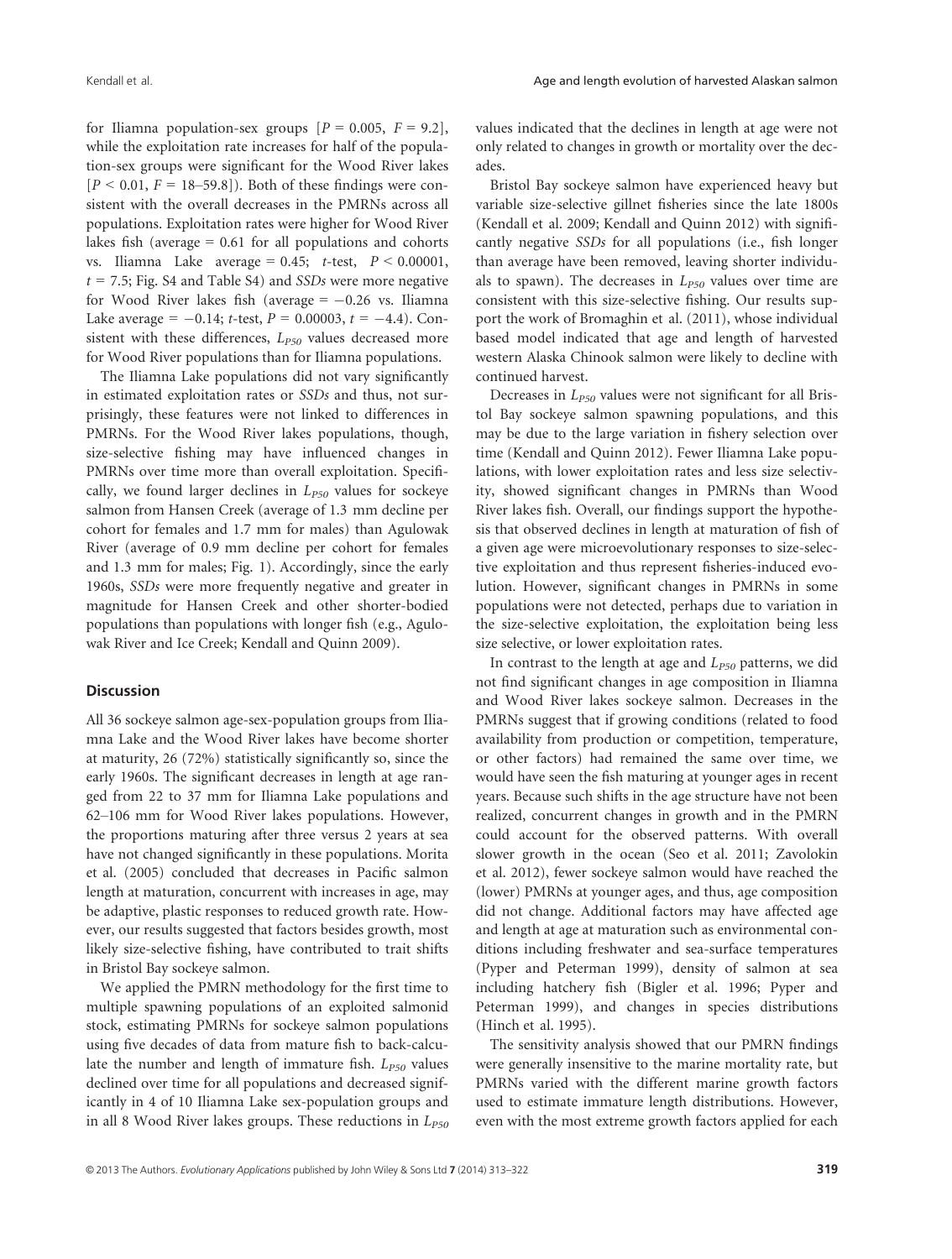cohort and applying growth factors that varied over time, the slopes for PMRNs still decreased, indicating that the overall conclusions are robust to this factor. Further research to understand Bristol Bay sockeye salmon marine growth, and variation in growth over time, could clarify the  $L_{P50}$  trends. Past studies of Pacific salmon PMRNs directly estimated fish length at certain time periods, and thus growth, by measuring annual growth rings on salmon scales (Morita et al. 2005; Fukuwaka and Morita 2008). This was simply not possible in our study due to the number of fish included and because historical scales were not available for measurement. Thus, we used different ocean growth factors to simulate a variety of growth patterns during a fish's marine residence and also varied these growth factors over time to understand how temporal trends in growth conditions, affecting the growth factors, could impact our results. Uncertainty in our estimates of immature fish growth and our inability to model how growth may have changed over time and reflect such changes in our growth factors (specifically how growth rate variation is reflected in the proportion of growth that a fish experienced during its first, second, and third year in the ocean) are limitations in this study.

The degree to which shifts in PMRNs can indicate microevolution remains somewhat uncertain; the methodology has been criticized for not disentangling genetic and environmental effects on maturation other than through length at age (Kraak 2007; Uusi-Heikkilä et al. 2011), and environmental factors can affect PMRNs directly, not just through growth (Morita et al. 2009). For example, temperature can also directly influence maturation, with increasing temperatures being linked to decreasing age and size at maturation (Tobin and Wright 2011). However, offshore waters of the North Pacific Ocean, in which Bristol Bay sockeye salmon reside during their maturation decision period, is one of the few places where temperatures have decreased slightly since the 1950s (Cane et al. 1997; Mantua 2009), inconsistent with the decreases in size at maturation observed for these fish. PMRNs are not a perfect tool but can help track changes in life-history traits and understand the contribution of harvest to microevolutionary changes, and in this case, the conclusion is broadly supported by the data. The trends we observed are unlikely to have resulted only from a progressive shift in environmental conditions because of the spatial heterogeneity and complex temporal variation in ocean conditions affecting salmon growth and survival over the past decades.

Additionally, recent research has found that differences in growth in Chinook salmon in New Zealand under selection in novel environmental conditions can drive evolutionary changes in life-history traits such as age at maturation rather than evolution of the maturation thresholds defining PMRNs (Kinnison et al. 2011). Such evolutionary forcing is not considered by the PMRN approach because PMRNs tease apart life-history trait changes in maturation correlated with changes in growth (often assumed to be phenotypic plasticity) from those unrelated with growth changes, potentially caused by size-selective fishing (Olsen et al. 2004; Mollet et al. 2007). Thus, we must consider that differences in growth rate over time or among populations could also influence evolutionary age and size at maturation trends in Iliamna and Wood River lakes sockeye salmon populations.

Thus, for these fish, changes in growth have likely interacted with size-selective fishing pressures and resulted in the maturation schedules and age and length compositions seen on the spawning grounds. Both phenotypic plasticity, resulting from changing environmental conditions, and adaptive evolution, due to size-selective fishing and environmental and other forces, can contribute to life-history trait changes (Fukuwaka and Morita 2008), and our study is consistent with the interaction of these effects in shaping age and length at maturation.

Our work supports the findings of Sharpe and Hendry (2009) and points to the importance of considering fisheries-induced evolution as an important mechanism affecting life-history traits in exploited species. Fishery managers should be aware of genetic changes associated with sizeselective harvest (Allendorf et al. 2008; Allendorf and Hard 2009) and might use data on changes in age and length at maturation to adjust fishing strategies. For example, managers could reduce exploitation rates or change gear regulations to reduce selectivity (Kendall et al. 2009; Garcia et al. 2012; Kendall and Quinn 2012). Overall, Bristol Bay sockeye salmon stocks are quite healthy (Hilborn et al. 2003; Schindler et al. 2010), but managers should be aware that microevolutionary changes in life-history traits may make these populations less able to respond to future environmental or management changes. Reversing trends toward shorter lengths at age may be difficult, while removing the selective pressure on larger fish may slow or stop the changes in maturation length, selection toward the original genotype in the absence of fishing may be weaker than selection caused by intensive fishing (Fukuwaka and Morita 2008; Enberg et al. 2009).

## Acknowledgements

We gratefully acknowledge the Alaska Sustainable Salmon Fund, the School of Aquatic and Fishery Sciences at the University of Washington, the Gordon and Betty Moore Foundation, the National Science Foundation (Biocomplexity in the Environment, and Dynamics of Coupled Natural and Human Systems programs), the International Institute for Applied Systems Analysis, and the National Academy of Sciences for funding this research. Alaska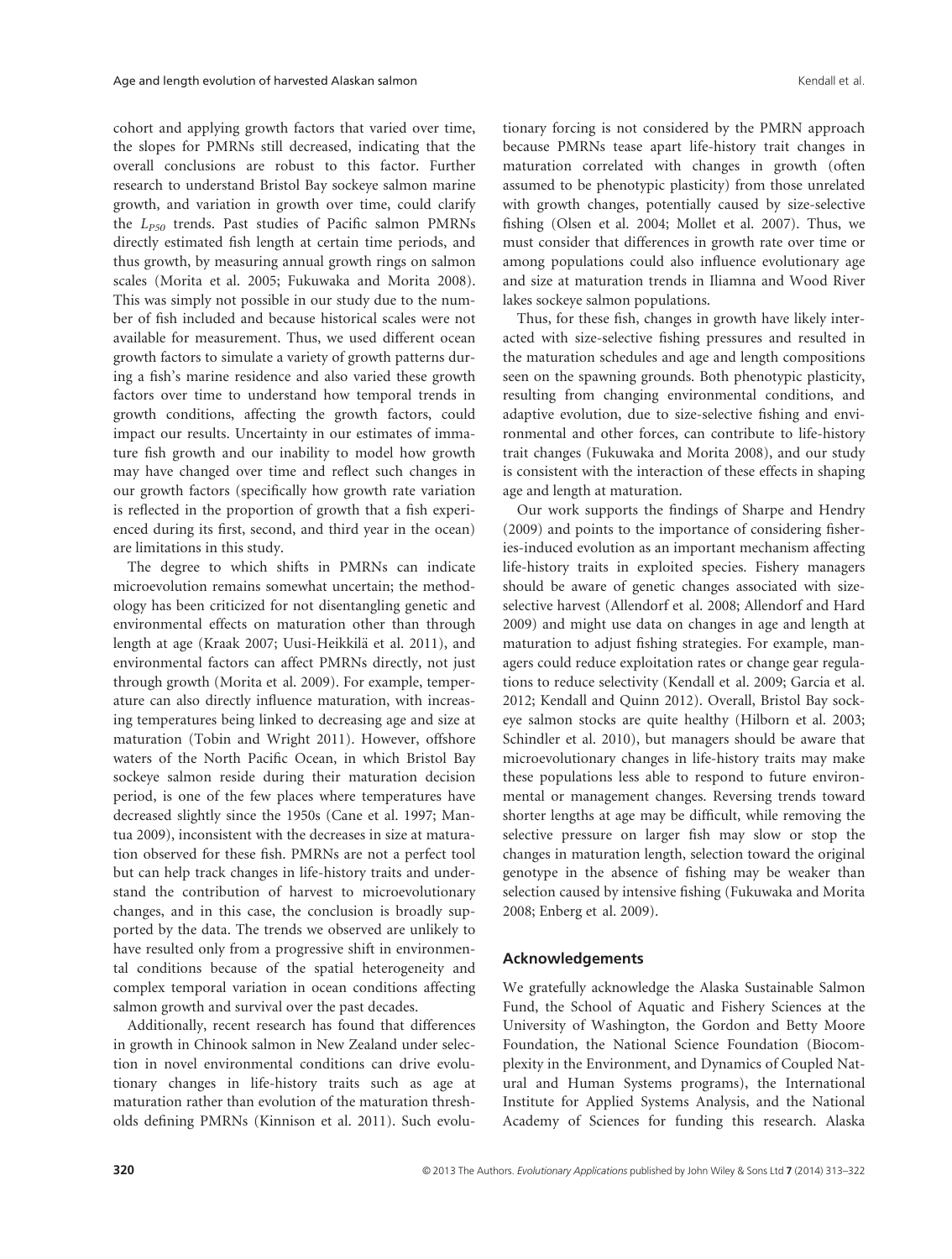Department of Fish and Game (especially Fred West) provided access to long-term data. Spawning ground data were collected and organized by many University of Washington Fisheries Research Institute and Alaska Salmon Program members, supervised by Donald Rogers, Ole Mathisen, Ray Hilborn, Daniel Schindler, Thomas Quinn, Chris Boatright, Jackie Carter, and Harry Rich, Jr. Helpful comments and discussion were provided by Jeff Hard, Ray Hilborn, David Policansky, Davnah Urbach, Andrew Hendry, and two anonymous reviewers.

## Data archiving statement

Data for this study are available from the Alaska Department of Fish and Game and the University of Washington's Alaska Salmon Program (http://fish.washington.edu/ research/alaska/).

## Literature cited

- Allendorf, F. W., and J. J. Hard 2009. Human-induced evolution caused by unnatural selection through harvest of wild animals. Proceedings of the National Academy of Sciences of the United States of America 106:9987–9994.
- Allendorf, F. W., P. R. England, G. Luikart, P. A. Ritchie, and N. Ryman 2008. Genetic effects of harvest on wild animal populations. Trends in Ecology and Evolution 23:327–336.
- Beacham, T. D. 1983. Variability in median size and age at sexual maturity of Atlantic cod, Gadus morhua, on the Scotian Shelf in the northwest Atlantic Ocean. Fishery Bulletin 81:303–321.
- Bigler, B. S., D. W. Welch, and J. H. Helle 1996. A review of size trends among North Pacific salmon (Oncorhynchus spp.). Canadian Journal of Fisheries and Aquatic Sciences 53:455–465.
- Bromaghin, J. F., R. M. Nielson, and J. J. Hard 2011. A model of Chinook salmon population dynamic incorporating size-selective exploitation and inheritance of polygenic correlated traits. Natural Resource Modeling 24:1–47.
- Burgner, R. L. 1991. Life history of sockeye salmon (Oncorhynchus nerka). In: C. Groot, and L. Margolis, eds. Pacific Salmon Life Histories. UBC Press, Vancouver.
- Cane, M. A., A. C. Clement, A. Kaplan, Y. Kushnir, D. Pozdnyakov, R. Seager, S. E. Zebiak et al. 1997. Twentieth-century sea surface temperature trends. Science 275:957–960.

Carlson, S. M., and T. R. Seamons 2008. A review of quantitative genetic components of fitness in salmonids: implications for adaptation to future change. Evolutionary Applications 1:222–238.

Carlson, S. M., E. Edeline, L. A. Vøllestad, T. O. Haugen, I. J. Winfield, J. M. Fletcher, J. B. James et al. 2007. Four decades of opposing natural and human-induced artificial selection acting on Windermere pike (Esox lucius). Ecology Letters 10:512–521.

Coltman, D. W., P. O'Donoghue, J. T. Jorgenson, J. T. Hogg, C. Strobeck, and M. Festa-Blanchet 2003. Undesirable evolutionary consequences of trophy hunting. Nature 426:655–658.

Crawford, D. L., and L. F. Fair 2003. Bristol Bay Sockeye Salmon Smolt Studies Using Upward-Looking Sonar, 2002. Alaska Department of Fish and Game, Division of Commercial Fisheries, Anchorage, AK.

- Crawford, D. L., J. D. Woolington, and B. A. Cross 1992. Bristol Bay Sockeye Salmon Smolt Studies for 1990. Alaska Department of Fish and Game, Division of Commercial Fisheries, Juneau, AK.
- Darimont, C. T., S. M. Carlson, M. T. Kinnison, P. C. Paquet, T. E. Reimchen, and C. C. Wilmers 2009. Human predators outpace other agents of trait change in the wild. Proceedings of the National Academy of Sciences of the United States of America 106:952–954.
- Enberg, K., C. Jørgensen, E. S. Dunlop, M. Heino, and U. Dieckmann 2009. Implications of fisheries-induced evolution for stock rebuilding and recovery. Evolutionary Applications 2:394–414.
- French, R., H. T. Bilton, M. Osako, and A. Hartt. 1976. Distribution and origin of sockeye salmon (Oncorhynchus nerka) in offshore waters of the North Pacific Ocean. International North Pacific Fisheries Commission Bulletin <sup>34</sup>:1–113.
- Fukuwaka, M., and K. Morita 2008. Increase in maturation size after the closure of a high seas gillnet fishery on hatchery-reared chum salmon Oncorhynchus keta. Evolutionary Applications 1:376–387.
- Furnell, D. J., and J. R. Brett 1986. Model of monthly marine growth and natural mortality for Babine Lake sockeye salmon (Oncorhynchus nerka). Canadian Journal of Fisheries and Aquatic Sciences 43:999–1004.
- Garcia, S. M., J. Kolding, J. Rice, M.-J. Rochet, S. Zhou, T. Arimoto, J. E. Beyer, L. Borges, A. Bundy, D. Dunn, E. A. Fulton, M. Hall, M. Heino, R. Law, A. D. Rijnsdorp, F. Simard, and A. D. M. Smith 2012. Reconsidering the consequences of selective fisheries. Science 335:1045–1047.
- Heino, M., and U. Dieckmann 2008. Detecting fisheries-induced life-history evolution: an overview of the reaction norm approach. Bulletin of Marine Science 83:69–93.
- Heino, M., U. Dieckmann, and O. R. Godø 2002a. Estimating reaction norms for age and size at maturation with reconstructed immature size distributions: a new technique illustrated by application to Northeast Arctic cod. ICES Journal of Marine Science 59:562–575.
- Heino, M., U. Dieckmann, and O. R. Godø 2002b. Measuring probabilistic reaction norms for age and size at maturation. Evolution 56:669–678.
- Hilborn, R., T. P. Quinn, D. E. Schindler, and D. E. Rogers 2003. Biocomplexity and fisheries sustainability. Proceedings of the National Academy of Sciences of the United States of America 100:6564–6568.
- Hinch, S. G., M. C. Healey, R. E. Diewert, K. A. Thomson, R. Hourston, M. A. Henderson, and F. Juanes 1995. Potential effects of climate change on marine growth and survival of Fraser River sockeye salmon. Canadian Journal of Fisheries and Aquatic Sciences 52:2651–2659.
- Kendall, N. W., and T. P. Quinn 2009. Effects of population-specific variation in age and length on fishery selection and exploitation rates of sockeye salmon. Canadian Journal of Fisheries and Aquatic Sciences 66:896–908.
- Kendall, N. W., and T. P. Quinn 2012. Comparative size-selectivity among Alaskan sockeye salmon fisheries. Ecological Applications 22:804–816.
- Kendall, N. W., J. J. Hard, and T. P. Quinn 2009. Quantifying six decades of fishery selection for size and age at maturity in sockeye salmon. Evolutionary Applications 2:523–536.
- Kinnison, M. T., T. P. Quinn, and M. J. Unwin 2011. Correlated contemporary evolution of life history traits in New Zealand Chinook salmon, Oncorhynchus tshawytscha. Heredity 106:448–459.
- Kraak, S. B. M. 2007. Does the probabilistic maturation reaction norm approach disentangle phenotypic plasticity from genetic change? Marine Ecology Progress Series 335:295–300.
- Lander, A. H., and G. K. Tanonaka. 1964. Marine growth of western Alaskan sockeye slamon (Oncorhynchus nerka). International North Pacific Fisheries Commission Bulletin 14:1–31.